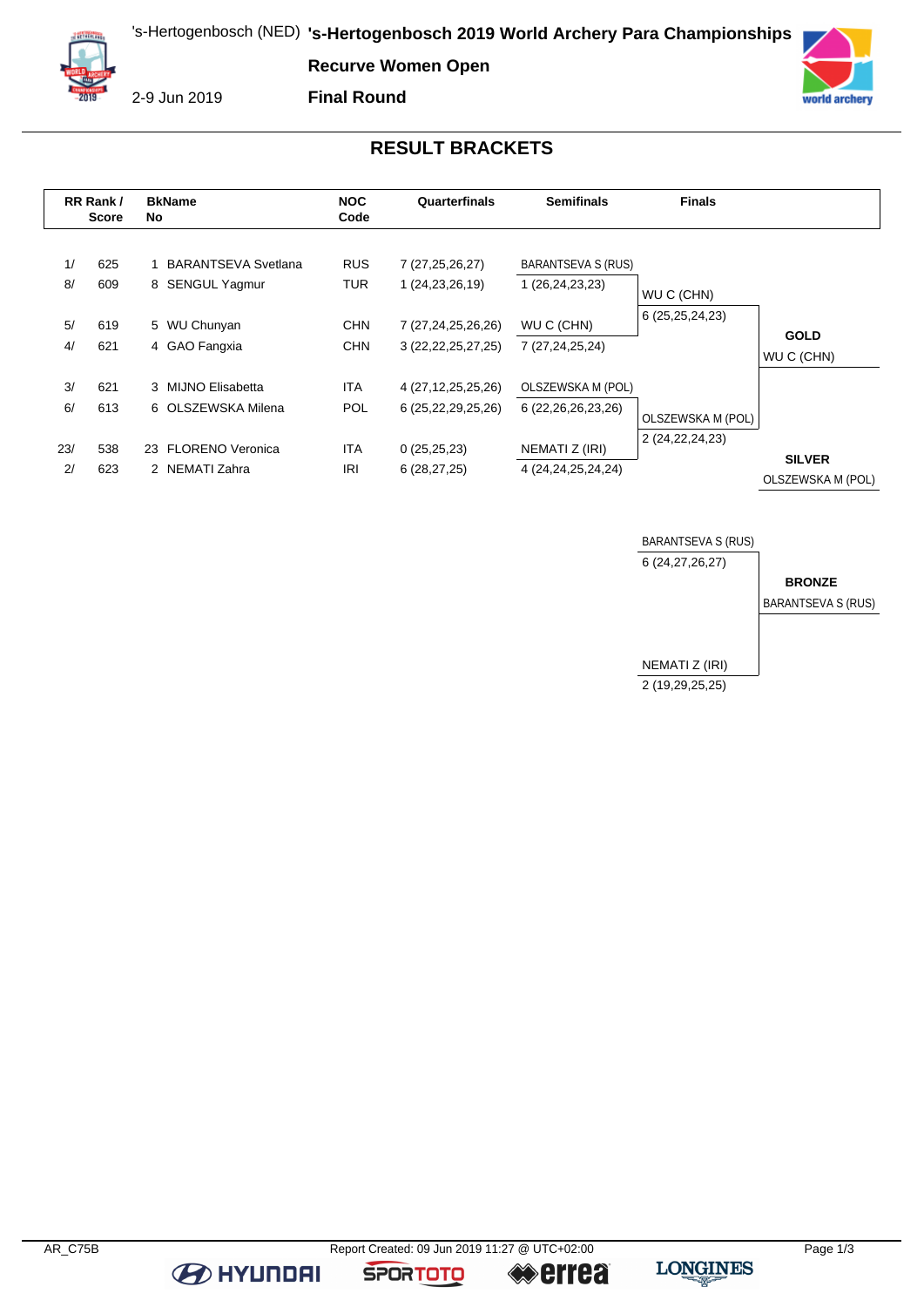**Recurve Women Open**



2-9 Jun 2019

**Elimination Round**



## **RESULT BRACKETS**

|            | RR Rank /<br><b>Score</b> | No | <b>BkName</b>                           | <b>NOC</b><br>Code       | 1/24<br>Elimin. Round                   | $1/16$<br>Elimin. Round                 | 1/8<br>Elimin, Round                 | Quarterfinals                         |
|------------|---------------------------|----|-----------------------------------------|--------------------------|-----------------------------------------|-----------------------------------------|--------------------------------------|---------------------------------------|
|            |                           |    |                                         |                          |                                         |                                         |                                      |                                       |
| 1/         | 625                       |    | 1 BARANTSEVA Svetlana                   | <b>RUS</b>               |                                         | <b>BARANTSEVA S (RUS)</b>               |                                      |                                       |
|            |                           |    | pre-seeded in 1/16th                    |                          |                                         | 6 (22, 27, 26, 27)                      | <b>BARANTSEVA S (RUS)</b>            |                                       |
|            |                           |    |                                         |                          |                                         |                                         | 7 (23, 27, 25, 25, 22)               |                                       |
| 33/<br>32/ | 427<br>458                |    | 33 RAVISH Emma Rose<br>32 NAKANISHI Aya | <b>USA</b><br><b>JPN</b> | 7 (19,24,20,22,23)<br>3 (25,21,20,7,22) | RAVISH ER (USA)<br>2 (23,22,19,20)      |                                      |                                       |
|            |                           |    |                                         |                          |                                         |                                         |                                      | <b>BARANTSEVA S (RUS)</b>             |
| 17/        | 559                       |    | 17 SIDKOVA Marketa                      | <b>CZE</b>               |                                         | SIDKOVA M (CZE)                         |                                      | 7 (27,25,26,27)                       |
|            |                           |    | -Bye-                                   |                          |                                         | 2 (9,24,27,21)                          | CHAISTY H (GBR)                      |                                       |
|            |                           |    |                                         |                          |                                         |                                         | 3 (25,25,25,24,21)                   |                                       |
|            |                           |    | -Bye-                                   |                          |                                         | CHAISTY H (GBR)                         |                                      |                                       |
| 16/        | 563                       |    | 16 CHAISTY Hazel                        | <b>GBR</b>               |                                         | 6 (24, 26, 21, 23)                      |                                      |                                       |
| 9/         | 607                       |    | 9 SHIGESADA Chika                       | JPN                      |                                         | SHIGESADA C (JPN)                       |                                      |                                       |
|            |                           |    | -Bye-                                   |                          |                                         | 6(27, 23, 27)                           |                                      |                                       |
|            |                           |    |                                         |                          |                                         |                                         | SHIGESADA C (JPN)<br>2 (26,27,24,25) |                                       |
|            |                           |    | -Bye-                                   |                          |                                         | ROSADA A (ITA)                          |                                      |                                       |
| 24/        | 536                       |    | 24 ROSADA Annalisa                      | <b>ITA</b>               |                                         | 0(22,22,22)                             |                                      | SENGUL Y (TUR)                        |
| 25/        | 533                       |    | 25 KHUTHAWISAP Wasana                   | <b>THA</b>               |                                         | KHUTHAWISAP W (THA)                     |                                      | 1 (24, 23, 26, 19)                    |
|            |                           |    | -Bye-                                   |                          |                                         | 0(24,22,22)                             |                                      |                                       |
|            |                           |    |                                         |                          |                                         |                                         | SENGUL Y (TUR)                       |                                       |
|            |                           |    | pre-seeded in 1/16th                    |                          |                                         | SENGUL Y (TUR)                          | 6 (27,28,24,25)                      |                                       |
| 8/         | 609                       |    | 8 SENGUL Yagmur                         | <b>TUR</b>               |                                         | 6(27,25,25)                             |                                      |                                       |
| 5/         | 619                       |    | 5 WU Chunyan                            | <b>CHN</b>               |                                         | WU C (CHN)                              |                                      |                                       |
|            |                           |    | pre-seeded in 1/16th                    |                          |                                         | 6(26, 23, 25)                           |                                      |                                       |
|            |                           |    |                                         |                          |                                         |                                         | WU C (CHN)                           |                                       |
|            |                           |    | -Bye-                                   |                          |                                         | SHATKOVSKA S (UKR)                      | 7 (26,27,21,26,30)                   |                                       |
| 28/        | 497                       |    | 28 SHATKOVSKA Svitlana                  | <b>UKR</b>               |                                         | 0(17, 18, 24)                           |                                      | WU C (CHN)                            |
|            |                           |    |                                         |                          |                                         |                                         |                                      | 7 (27,24,25,26,26)                    |
| 21/        | 550                       |    | 21 NADARAJAH Tania<br>-Bye-             | <b>GBR</b>               |                                         | NADARAJAH T (GBR)<br>4 (17,23,22,25,20) |                                      |                                       |
|            |                           |    |                                         |                          |                                         |                                         | JO JM (KOR)                          |                                       |
|            |                           |    | -Bye-                                   |                          |                                         | JO JM (KOR)                             | 3 (25,27,19,28,22)                   |                                       |
| 12/        | 578                       |    | 12 JO Jang Moon                         | <b>KOR</b>               |                                         | 6 (23,19,28,23,23)                      |                                      |                                       |
|            |                           |    |                                         |                          |                                         |                                         |                                      |                                       |
| 13/        | 575                       |    | 13 BUYANJARGAL Oyun-Erdene MGL          |                          |                                         | BUYANJARGAL OE (MGL)                    |                                      |                                       |
|            |                           |    | -Bye-                                   |                          |                                         | 0(19,19,20)                             | OZBEY TORUN Z (TUR)                  |                                       |
|            |                           |    | -Bye-                                   |                          |                                         | OZBEY TORUN Z (TUR)                     | 0(20,21,16)                          |                                       |
| 20/        | 551                       |    | 20 OZBEY TORUN Zehra                    | <b>TUR</b>               |                                         | 6(27, 22, 26)                           |                                      |                                       |
|            |                           |    |                                         |                          |                                         |                                         |                                      | GAO F (CHN)<br>3 (22, 22, 25, 27, 25) |
| 29/        | 481                       |    | 29 MIRZAALIEVA Buriyat                  | <b>RUS</b>               |                                         | MIRZAALIEVA B (RUS)                     |                                      |                                       |
|            |                           |    | -Bye-                                   |                          |                                         | 2 (23, 24, 20, 22)                      | GAO F (CHN)                          |                                       |
|            |                           |    | pre-seeded in 1/16th                    |                          |                                         | GAO F (CHN)                             | 6 (26,26,24)                         |                                       |
| 4/         | 621                       |    | 4 GAO Fangxia                           | <b>CHN</b>               |                                         | 6 (27, 23, 23, 26)                      |                                      |                                       |
|            |                           |    |                                         |                          |                                         |                                         |                                      |                                       |

**B** HYUNDAI

AR\_C75A Report Created: 09 Jun 2019 11:27 @ UTC+02:00

**SPORTOTO** 

**errea** 

**LONGINES**